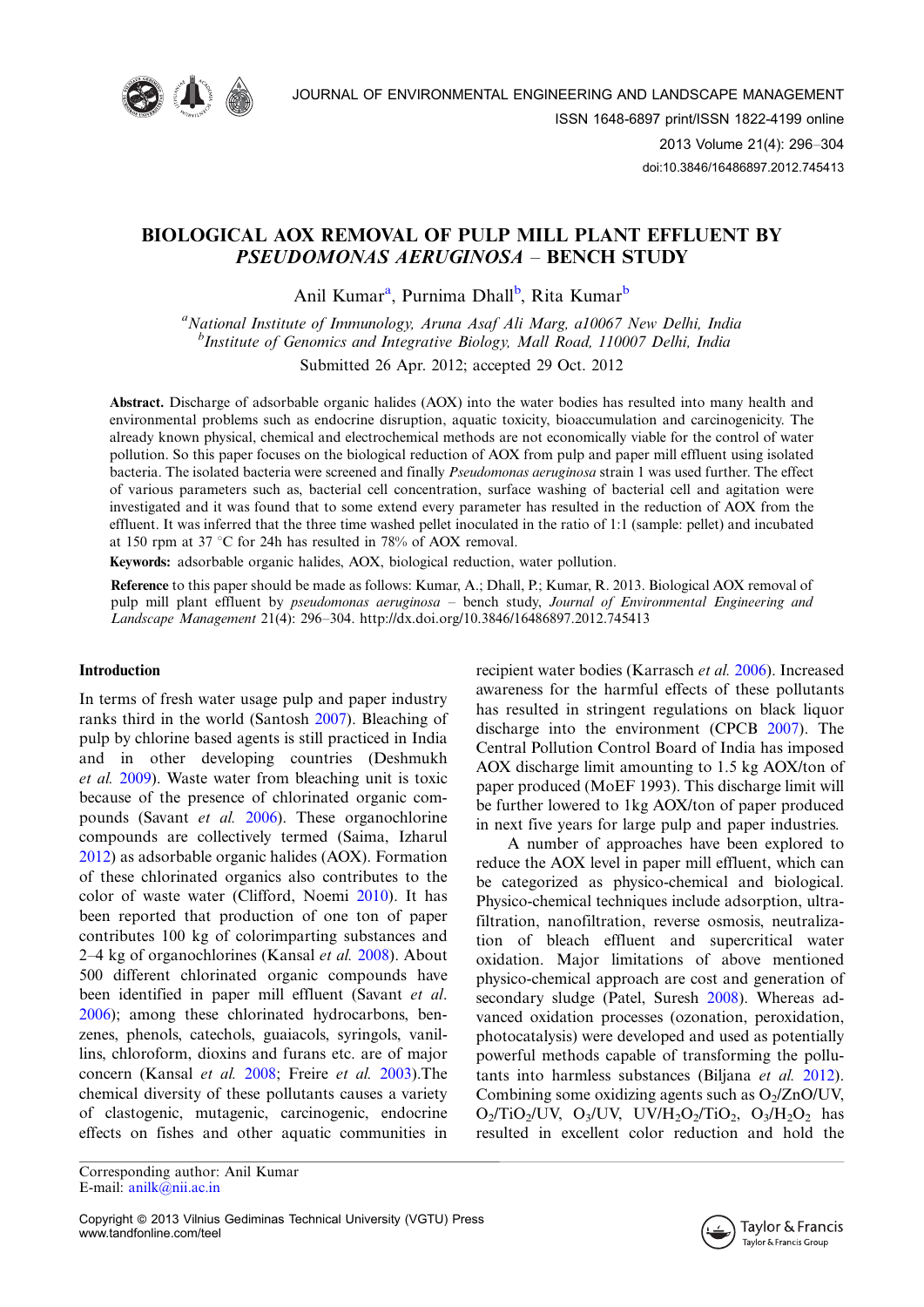greatest promise for detoxification and mineralization of pollutants (Catalkaya, Kargi [2007](#page-7-0); Hassan, Hawkyard [2002;](#page-7-0) Helmy et al. [2003;](#page-7-0) Daneshvar et al. [2004;](#page-7-0) Catalkaya, Kargi [2008](#page-7-0); Ugurlu, Karaogly [2009](#page-8-0)). But none of them is industrially applicable due to high cost which is a limitation and infeasibility of the processes. However, biological treatment (Ruggaber, Talley [2006](#page-8-0)) methods for treating pulp and paper effluent are of great concern over physico-chemical methods due to their economical as well as ecofriendly impact. Biological approach involves the use of diverse kind of microorganisms like bacteria, fungi, algae and microbes of extreme habitat for reducing AOX and chromophores in pulp mill effluent. Such biological process can be performed under aerobic or anaerobic conditions or in combination of the both. The biological degradation of chlorinated organic compounds under aerobic conditions (Kim et al. [2002](#page-7-0); Vasconcelos et al. [2006\)](#page-8-0) and anaerobic conditions (Li et al. [2009;](#page-7-0) Maphosa et al. [2010;](#page-8-0) Futagami et al. [2008\)](#page-7-0) has been reported in the literature. Researchers also employed the combination of both aerobic and anaerobic conditions like Pratibha ([2007](#page-8-0)) studied the degradation of chlorophenols. The AOX removal was 84% on third day when 7 days anaerobically treated effluent was further treated by aerobic means.

Use of fungi for the treatment of pulp mill effluent was also reported by some researcher such as Basak et al. ([2004\)](#page-7-0) who reported 76% AOX reduction with 0.2 g/l feed acetate concentration and 70% AOX could be removed from chlorinated pulping waste in 7.3 h of contact with 0.2 g/l of carbon supplement by using Penicillium camemberti.

The major drawback associated with the fungal treatment is that fungi can effectively degrade lignin but they are unable to survive under extreme environmental conditions (high temperature, pH and presence of toxic chemicals) which usually exist in the treatment plants. In addition, fungal filaments cause structural hindrance so their utilization is not feasible for biological treatment of pulp and paper industry effluent (Amr et al. [2008](#page-7-0)).

Considering the above drawbacks this study explores the possibility of naturally occurring resident bacteria on the reduction of adsorbable organic halides present in the effluent emanating from pulp and paper mill located in Northern India. Various parameters were optimized in order to increase the rate of degradation and decrease the time of treatment like bacterial cell concentration, surface washing of bacterial cell and agitation. Later the isolate, exhibiting the best AOX reducing capability, was identified by 16s rRNA studies at DSMZ, Germany.

### 1. Material and methods

### 1.1. Sample collection

Sludge and Wastewater samples were collected from the inlet and outlet ETP streams of pulp and paper mill in clean amber glass containers. Samples were transported within 12 hrs. Under refrigerated conditions and stored at  $2-4$  °C till use.

### 1.2. Isolation of bacteria

Sludge sample was collected from effluent treatment plant of pulp and paper mill for the isolation of autochthonous population of bacteria. Sludge extract was prepared by dissolving 300 g of dried  $(50 \degree C)$ sludge in 960 ml of distilled water. Then autoclaved at 15 psi for 1h followed by centrifugation at 7000 rpm for 10 min. The supernatant (extract) was collected and used for the preparation of enrichment medium. The enrichment medium used for bacterial isolation was composed of sludge extract and nutrient broth in the ratio of 1:2. Candid B (purchased from Glenmark) was added to the medium at a concentration of 0.25  $\mu$ l ml<sup>-1</sup> in order to prevent fungal growth during isolation. The enrichment medium was inoculated with 5 g sludge from the said site and incubated on orbital shaker for 48 h at 30  $\degree$ C, 120 rpm. The enriched sludge extract sample was serially diluted in 0.85% saline solution and spread onto plates containing enrichment medium with 2% agar. The plates were incubated at  $37 \pm 2$  °C for 24-96 h. Single isolated colonies were picked and streaked on fresh plates containing the NB to obtain pure cultures. The isolates obtained were then screened for their capacity to reduce AOX and color.

### 1.3. Screening of bacterial isolate for AOX reduction

#### a) Experimental setup

The AOX reduction experiment was set up to screen out effective bacterial isolate. The mother culture was prepared by inoculating one loopful of all the individual bacterial isolates separately in 25 ml of sterilized nutrient broth having 0.01% tween 80 (surfactant). The inoculated broths were incubated in an orbital shaker at 37  $\degree$ C for 16–24 h so as to obtain actively growing mother cultures. The actively growing individual bacterial cultures were inoculated separately in 2000 ml of flask containing 1000 ml of sterilized nutrient broth and incubated at 37 °C, 200 rpm for 16–24 h. After the growth was achieved the cultures were centrifuged at 8000 rpm for 15 min 4  $\degree$ C. Pellets were washed with phosphate buffer (pH 6.8) and stored at  $4^{\circ}$ C till further use. The flasks containing 1 liter of wastewater sample were inoculated with the pellets and incubated in shaker at 200 rpm at 37  $\degree$ C for 24 h. The ratio of wastewater: bacterial isolate was 1:0.5. After 24 h of incubation, the samples were analyzed for AOX reduction.

### b) AOX (Adsorbable organic halides)

AOX was measured according to the standard method given in (APHA 98). The samples were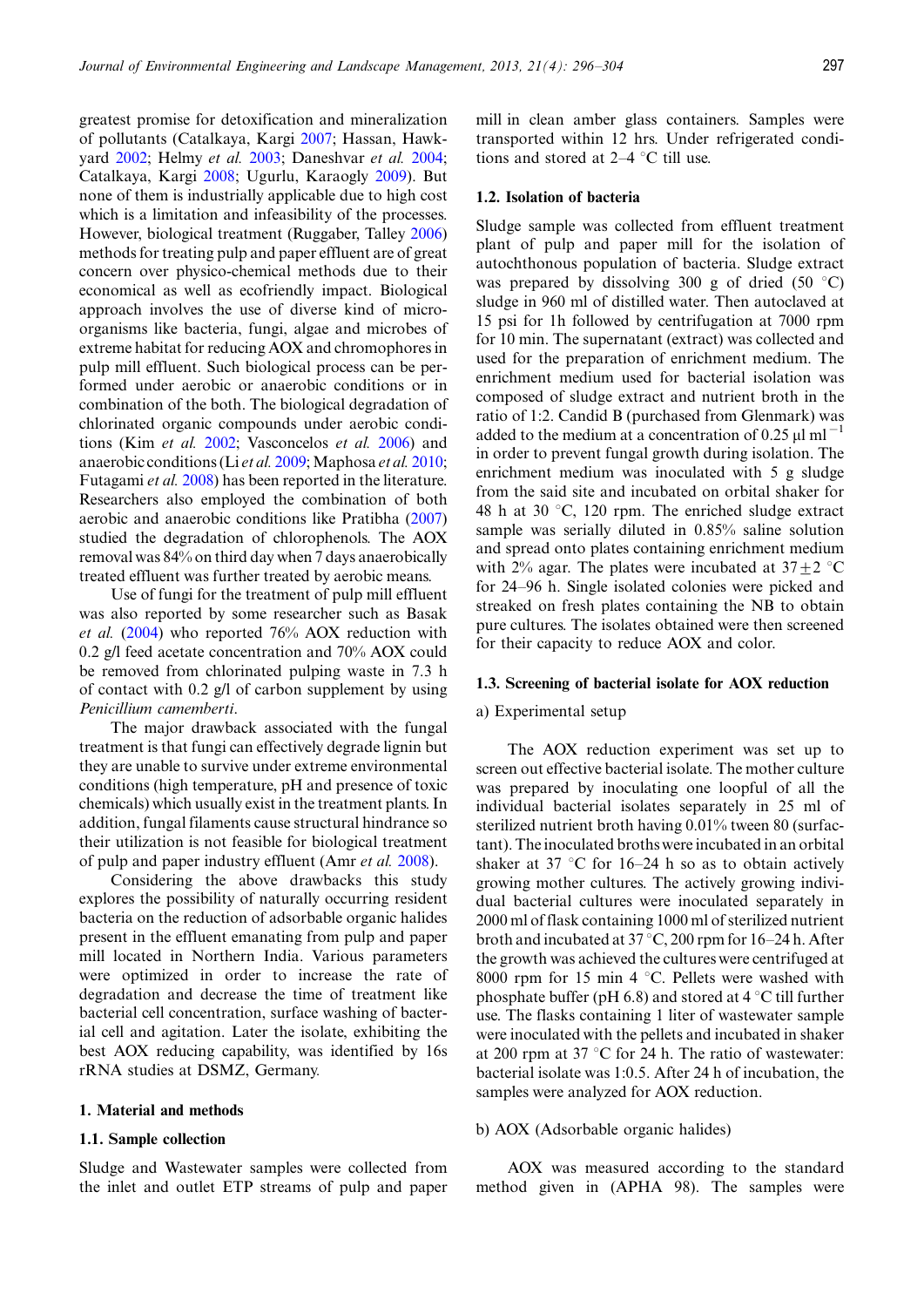collected (before and after treatment) and centrifuged, the supernatant was analyzed. The three main steps involved were: adsorption of organic matter onto activated carbon, organically-bound chlorine mineralization through combustion and determination of released chloride by micro-coulometric titration. AOX was estimated by using the 686 – Titroprocessor analyzer (Metrohm, Switzerland).

### c) Adsorption and desorption assay

Desorption studies were carried out to the extent of adsorbed color to the bacterial biomass during the process of color removal which ultimately leads to the reduction in AOX. Different desorbing agents like 1N NaOH, 1N HCl, triple distilled water and 85% HCOOH were used for the desorption studies. Known volumes of thoroughly shaken samples were taken and centrifuged to obtain pellets. The pellets were then treated with the above chemicals and extracted twice to remove the adsorbed color, till no more color could be extracted from the biomass. The extent of color adsorbed was estimated by comparing with the actual color of control and the color removed by the bacterial biomass. Controls of pure inocula in buffer, uninoculated effluent and non-decolorizers were also run parallely and subjected to same desorption protocol, to eliminate any color being produced due to the intracellular contents of the bacteria and the chances of a false reading.

### 1.4. Analysis of the color adsorption data

The decolorization data was analyzed using the general equation for multilayer adsorption by Freundlich, expressed as

$$
x/m = K.C^{1/n},\tag{1}
$$

where:  $x/m =$  amount of solute adsorbed per unit weight of the adsorbent;

 $C = iS$  the equilibrium concentration of color remaining;

K and  $n =$  empirical constants.

The constant K is positively related to the extent of degree of adsorption, while the constant n provides a rough estimate of the intensity of adsorption. When  $n = 1$ , adsorption is considered to be linear.

A linear form of the expression will yield the constants K and n, hence:

$$
Log x/m = log K + 1/n log C,
$$
 (2)

where: 'x' was calculated by subtracting the color value after decolorization, from the initial value; 'm' was calculated by estimating the dry weight of the biomass used for decolorization and C was the final color value after which there was no significant decrease.

### 1.5. Optimization of AOX reduction parameters

# a) Bacterial cell concentration

The innoculum was prepared by inoculating one loopful of selected isolate in a 50 ml of sterilized nutrient broths having 0.01% tween 80. The inoculated broths were incubated in an orbital shaker at  $37 \degree C$  for 16-24 h so as to obtain actively growing mother cultures. This actively growing culture was used to inoculate 500 ml, 1000 ml and 2000 ml of sterilized nutrient broths separately and incubated at  $37 \text{ °C}$ , 200 rpm for 16-24 h. After the growth was achieved the cultures were centrifuged on 8000 rpm at  $4^{\circ}$ C for 15 min. The pellet of the cultures was washed with phosphate buffer (pH 6.8) and used to inoculate three 1liter of wastewater samples individually in ratios (wastewater: pellet);  $(1:0.5)$ ,  $(1:1)$ ,  $(1:2)$ . These inoculated wastewater samples were incubated in shaker at 200 rpm at  $37 \text{ °C}$  for 24 h. After 24 h of incubation, the samples were analyzed for AOX reduction.

### b) Surface washing of bacteria

The innoculum was prepared by inoculating one loopful of selected isolate in a 50 ml of sterilized nutrient broth having 0.01% tween 80. The inoculated broths were incubated in an orbital shaker at  $37 \degree C$  for 16-24 h so as to obtain actively growing mother cultures. This actively growing culture was used to inoculate three 1000 ml sterilized nutrient broth separately and incubated at  $37 \degree C$ , 200 rpm for 16–24 h. After the growth was achieved the cultures were centrifuged at 8000 rpm for 15 min at  $4^{\circ}$ C. The pellet of first 1000 ml culture was washed only once with phosphate buffer (pH 6.8) and used to inoculate 1liter of wastewater sample. The pellet of second flask was washed twice with phosphate buffer (pH 6.8) and used to inoculate 1liter of wastewater sample. The pellet of third flask was washed three times with the same phosphate buffer (pH 6.8) and used to inoculate another 1liter of wastewater sample. These inoculated wastewater samples were incubated in shaker at 200 rpm at 37  $\degree$ C for 24 h. The ratio of wastewater: bacterial isolate was 1:1. After 24 h of incubation, the samples were analyzed for AOX reduction.

### c) Agitation

The actively growing culture was used to inoculate three 1000ml sterilized nutrient broth separately and incubated at 37  $\degree$ C, 200 rpm for 16–24 h. After the growth was achieved the cultures were centrifuged at 8000 rpm for 15min 4  $\degree$ C. Pellets were washed thrice with phosphate buffer (pH 6.8). The 3 flasks containing 1 liter of wastewater sample were inoculated with the pellets and each was incubated in shaker at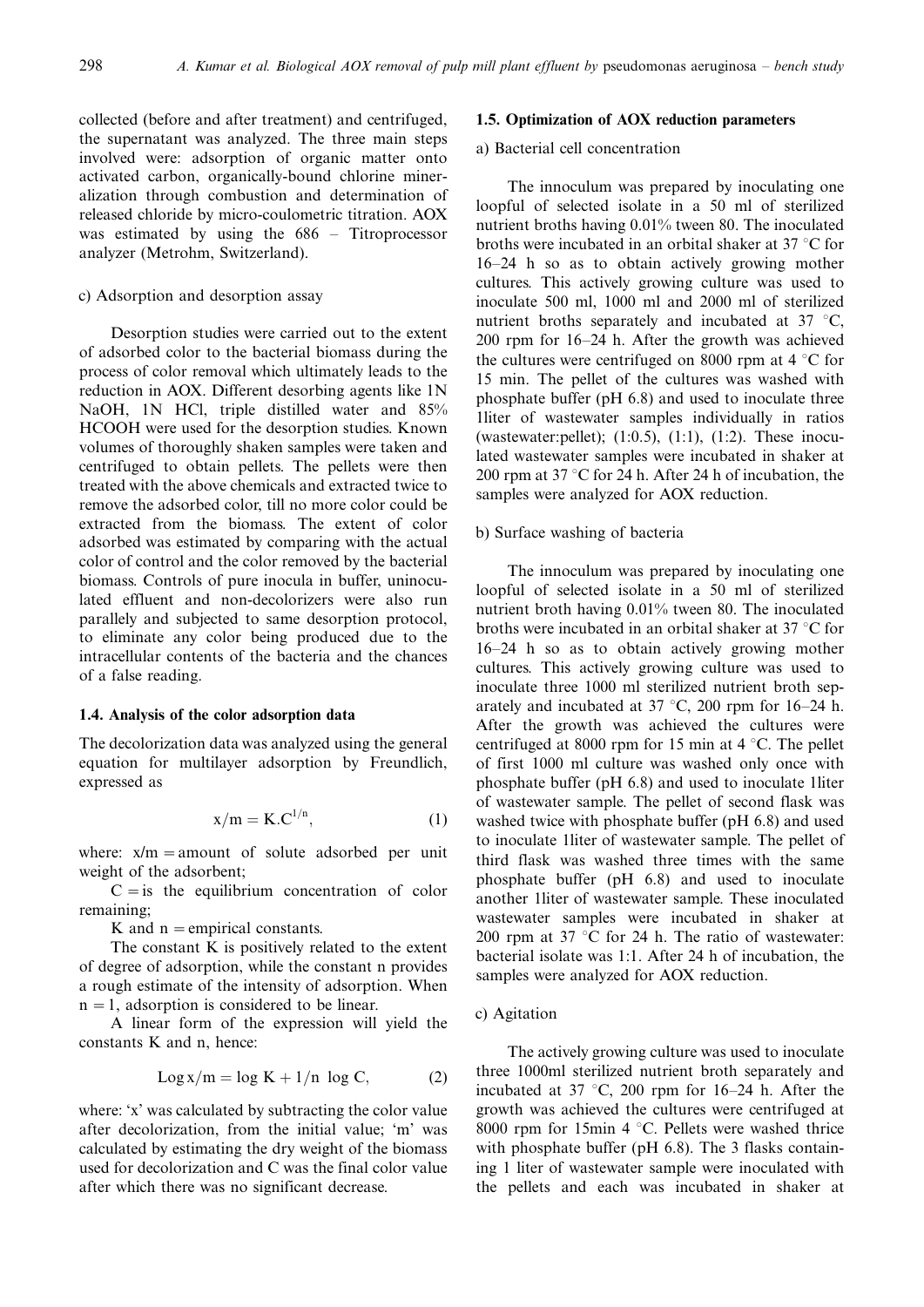different rpm i.e. (150 rpm, 200 rpm, and 250 rpm) at  $37 \text{ °C}$  for 24 h. The ratio of wastewater: pellet was 1:1. After 24 h of incubation, the sample was analyzed for AOX reduction.

### 1.6. Repeatability and reproducibility experiment

The innoculum was prepared by inoculating one loopful of selected bacterial isolate separately in 50 ml of sterilized nutrient broth having 0.01% tween 80. The inoculated broth was incubated in an orbital shaker at  $37 \text{ °C}$  for  $16-24$  h so as to obtain actively growing mother culture. The actively growing individual bacterial culture was inoculated separately in 2000 ml of flask containing 1000 ml of sterilized nutrient broth and incubated at 37 °C, 200 rpm for 16–24 h. After the growth was achieved the cultures were centrifuged at 8000 rpm for 15 min 4  $\degree$ C. Pellet was washed thrice with phosphate buffer (pH 6.8) and stored at  $4^{\circ}$ C till further use. The flask containing 1 liter of wastewater sample was inoculated with the pellet and incubated in shaker at 200 rpm at 37  $\degree$ C for 24 h. The ratio of wastewater: bacterial isolate was 1:1. After 24 h of incubation, the sample was analyzed for AOX reduction.

# 1.7. Bacterial identification

The selected bacterium was identified by 16S rRNA studies at DSMZ, Germany. The selected bacterial isolate was identified by 16S RNA gene analysis. Genomic DNA was extracted by using kit (Real Genomics kit). 16S rRNA gene of DNA sample was amplified using universal primer 16S  $F = 5'$ - AG- $CAGCCGGCGTAATAC-3'$  and  $16S \ R = 5'$ -TACGG-CTACCTTGTTACG-3' synthesized by the centre for genomic application (TCGA). The PCR product purified by gel elution (Gel extraction Kit, Qiagen) was sequenced. 16S RNA gene was compared with available sequences using NCBI-BLAST tool (Johnson et al. [2008](#page-7-0)).

#### 2. Results

### 2.1. Isolation and characteristics of bacterial population

Nine bacterial isolates were purified from all the above mentioned isolation procedure. It was hypothesized that bacteria isolated from their natural habitat have capability of surviving in harsh conditions by developing some catabolic enzymes systems, specific for particular components present in the natural habitat. The isolated colonies were diverse in their morphologies, ranging from small pin-pointed to large sized; smooth margined to wrinkled periphery; shining to dry and so on. Table 1 show the morphological characteristics of those isolated bacterial population obtained during the process of isolation.

### 2.2. Screening of bacterial isolate for AOX reduction

In the present study, selected (on the basis of growth rate) isolates were screened for their capability to survive and actually degrade the pollutional components present in the wastewaters to which they are exposed. The bacteria responded in varying degrees with a few bacteria not being able to survive in the given conditions. A few bacteria were able to grow in the wastewaters but were not actually able to bring down the pollutional parameters, i.e. AOX. Adsorbable organic halides (AOX) were particularly a challenging parameter. Bacterial isolates were screened individually to observe their capacity to reduce AOX of the paper mill effluent. Studies were conducted with the selected isolates obtained from pulp and paper mill. The results are depicted in [Figure 1](#page-4-0), however as can be seen from the figure, there was a marked increase in AOX values of these sample in case of some isolates some will give good response. The isolates were able to give the results after 24 h of incubation. Isolates 4 exhibited the best results giving a reduction of 2.8 mg/l (standard deviation  $-0.11$  with standard error  $-0.05$ ) of AOX while comparing with control showing AOX value of 10.4 mg/l after 24 h of incubation followed by isolate 7 giving reduction of 5.7 mg/l.

Table 1. Morphological characteristics of isolated bacteria

| Lab Name  | Configuration | Margin  | Elevation | Color         | Size in mm     |
|-----------|---------------|---------|-----------|---------------|----------------|
| Isolate 1 | Round         | Smooth  | convex    | bluish Cream  | $3 \text{ mm}$ |
| Isolate 2 | Irregular     | Lobate  | umbonate  | vellowish     | $2-3$ mm       |
| Isolate 3 | Round         | Smooth  | drop like | vellowish     | 1 mm           |
| Isolate 4 | Round         | Smooth. | flat      | creamy white  | $2 \text{ mm}$ |
| Isolate 5 | Punchi form   | Smooth  | convex    | yellow        | Pinpoint       |
| Isolate 6 | Round         | Smooth  | raised    | orangish      | $1-2$ mm       |
| Isolate 7 | Round         | Smooth  | convex    | white         | l mm           |
| Isolate 8 | Round         | Smooth  | drop like | yellow glossy | 1 mm           |
| Isolate 9 | Spindle       | Smooth  | flat      | thick white   | $2 \text{ mm}$ |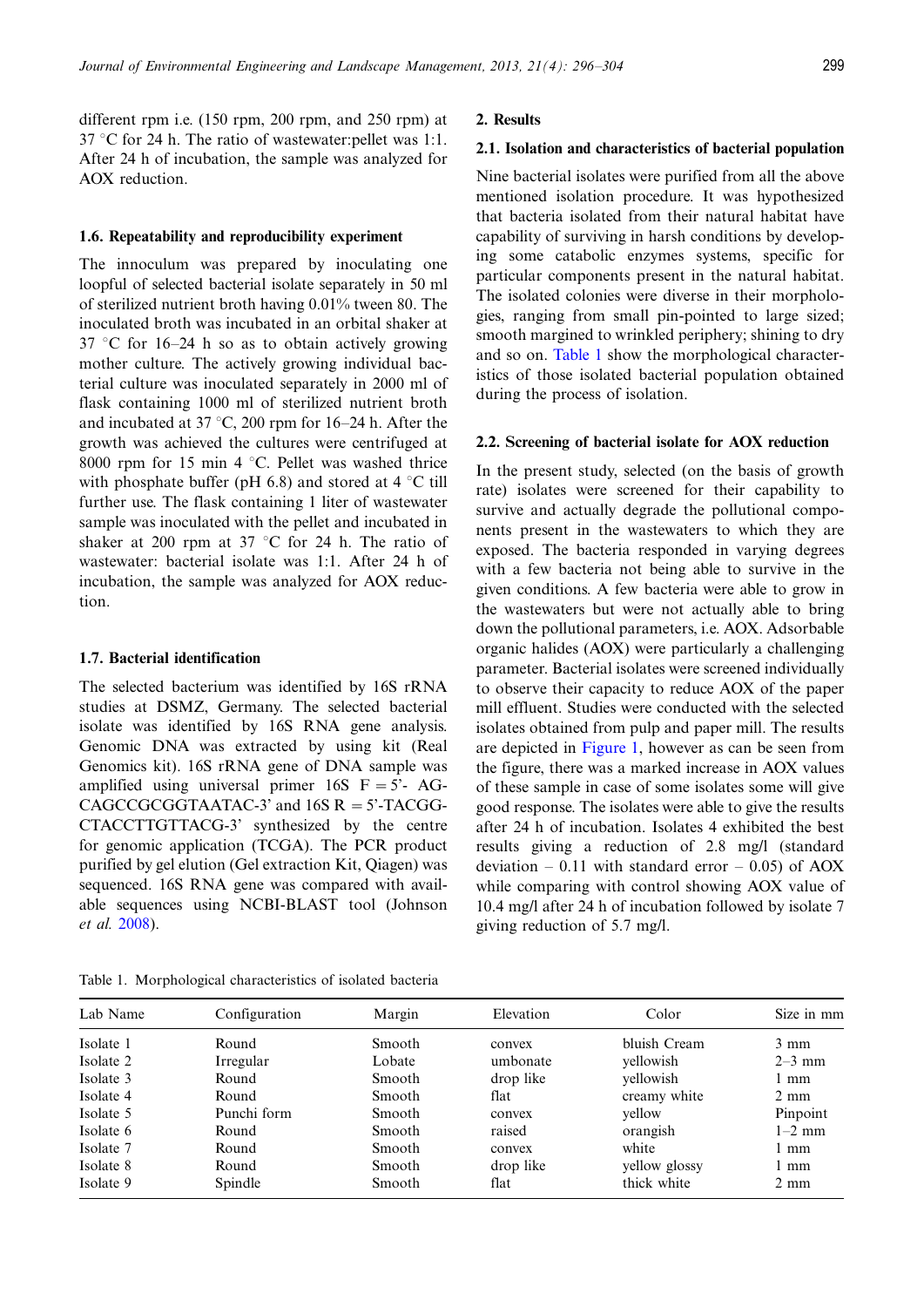<span id="page-4-0"></span>

Fig. 1. Reduction in AOX level of Pulp and paper samples treated with different individual bacterial strains

#### 2.3. Adsorption and desorption assay

Different process units of the paper manufacturing plant, contribute to the overall color of the effluent, of which Black liquor, which comes out from the pulping stage, is the major contributor. The bleaching section release organochlorine compounds, which form chromophoric compounds with lignin breakdown compounds and impart color to the effluent. This also increases the absorbable organic halide (AOX) content of the effluent. So, the bacterial isolates were screened for their capacity to reduce the color of wastewater, individually which ultimately affects the AOX level present in the effluent. It was evident from the obtained data (Fig. 2) that about 65% (standard deviation = 0.7 with standard error of = 0.31) of the color was removed by isolate 4 in comparison to other isolates which shows the reduction in the range of 30.6 to 57.2%. Isolate 4 was selected for further studies.

The colored components present in the effluent generally arise from lignin and its derivatives, which are responsible for AOX present in the effluent. They are negatively charged, in general, with mostly hydroxyl and carboxyl functional groups. In view of the results obtained during the study of various parameters, it is this charge repulsion that caused lesser decolorization in certain bacteria. Therefore, production of some exopolysaccharides or capsular elements by the best decolorizers could be actual reason for adsorption of color from the wastewater.

#### 2.4. Optimization of parameters for AOX reduction

Effect of inoculum size: the effect of biomass on the AOX reduction ability of isolate 4 was studied. Different effluent:biomass ratios of 1:0.5, 1:1 and 1:2, were tried. Results suggested that isolate 4 produced the best results when used in the 1:1 effluent: biomass



Fig. 2. Percentage reductions in color of pulp and paper mill effluent with different individual bacterial isolates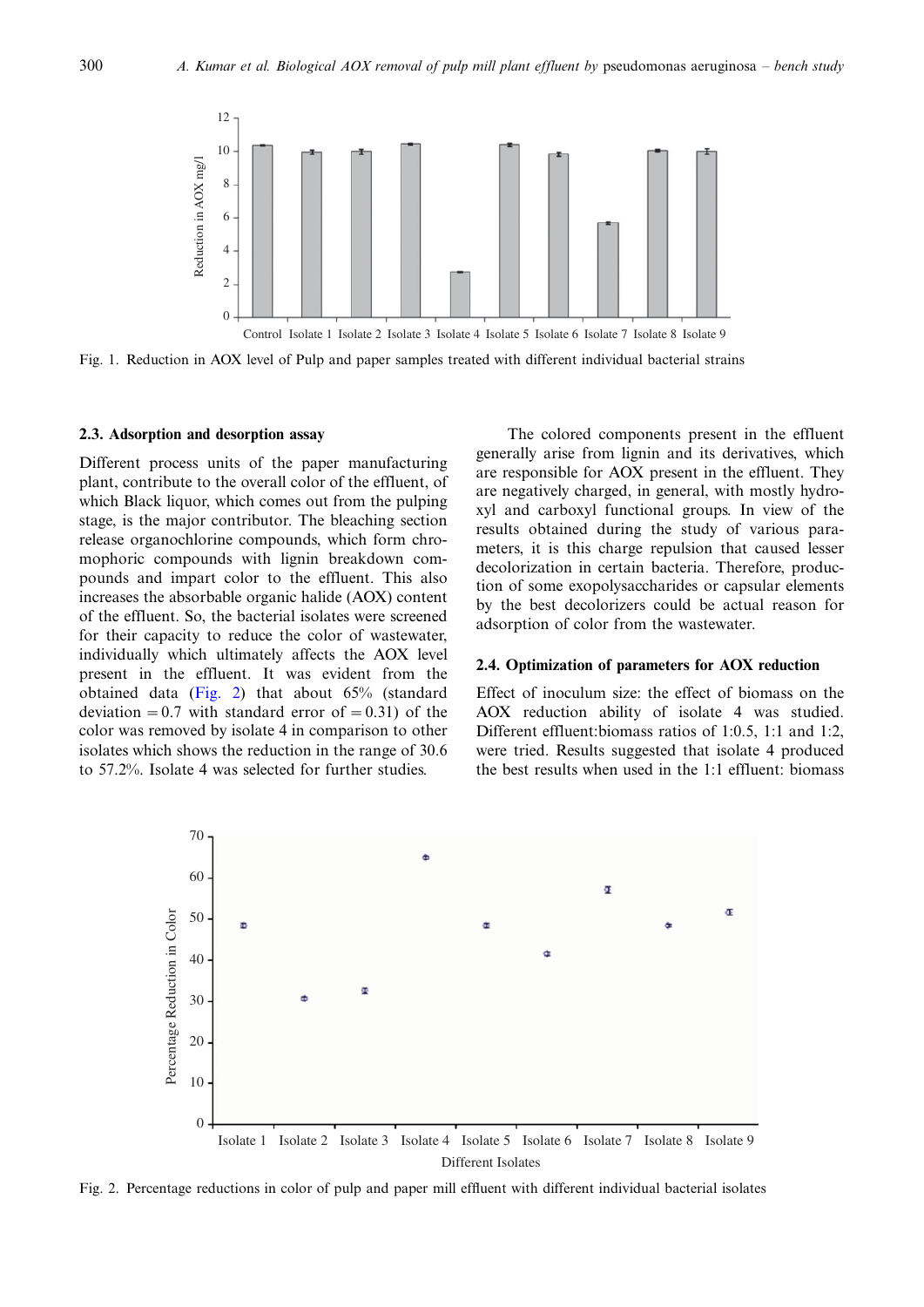

Fig. 3. Effect of rate of inoculum size on the AOX reduction of pulp and paper mill effluent



Fig. 4. Color adsorption data at different effluent: biomass ratio. 'x/m' is the amount of color adsorbed per unit biomass and C' is the amount of color remaining in the effluent after decolorization

ratio. The reduction in AOX was observed up to 73% after 24 h of incubation period (Fig. 3).

### 2.5. Analysis of the color adsorption data

It is evident from the graph that the process of decolorization is following Freundlich's adsorption isotherm well with an n value equal to 1.4 and  $K$ value 2.54 (Fig. 4). The logarithmic version of Freundlich's equation is straight line in the form of  $y =$  $mx + b$ , where, b is the y-intercept for  $x = 0$ . In our case,  $K$  equals  $x/m$  intercept, when the log of the concentration C (color remaining) equals one unit, the log of which is zero. The value of m, the slope of the line, is equal to 1/n. our data shows a considerable linearity till an effluent:biomass ratio 1:1, however, upon increasing the biomass proportion after this, a linear adsorption pattern is not observed. This indicates the presence of some other mechanism for color removal apart from true adsorption, which was also indicated by the adsorption desorption assay. Based on the results obtained it can be concluded that although adsorption plays an important role in the decolorization process, assimilation of some chromophoric material is also taking place.



Fig. 5. Effect of surface washing of bacterial cell on the AOX reduction of pulp and paper mill effluent  $(n = 5)$ 



Fig. 6. Effect of rate of agitation on the AOX reduction of pulp and paper mill effluent  $(n = 5)$ 

Effect of surface washing of bacteria: effect of surface washing on AOX reduction was studied and observed that the pellet washed thrice with phosphate buffer show effective reduction in AOX, i.e. up to 76% (standard deviation of  $= 1.3$  with standard error of  $(0.5)$  in comparison to the pellet washed once and twice showed reduction up to 68% and 70% respectively (Fig. 5).

Effect of Agitation: the effect of rate of agitation on the AOX reduction was also investigated. A range of 100-200 rpm was selected and AOX studies conducted after a period of 24 h. It was observed that percent AOX reduction was highest, i.e. 78.4% (standard deviation  $= 1.1$  with standard error of  $= 0.5$ ) at about 150 rpm (Fig.  $6$ ).

#### 2.6. Repeatability and reproducibility

After optimizing the various parameters the experiment was performed 5 times in order to check the reproducibility and repeatability among the results. Results showed three time washed pellet inoculated in the ratio of 1:1, incubated at 150 rpm for 24 h. remove  $77-78\%$  (standard deviation = 1.1 with standard error of  $= 0.5$ ) of the AOX affectively from the pulp mill effluent.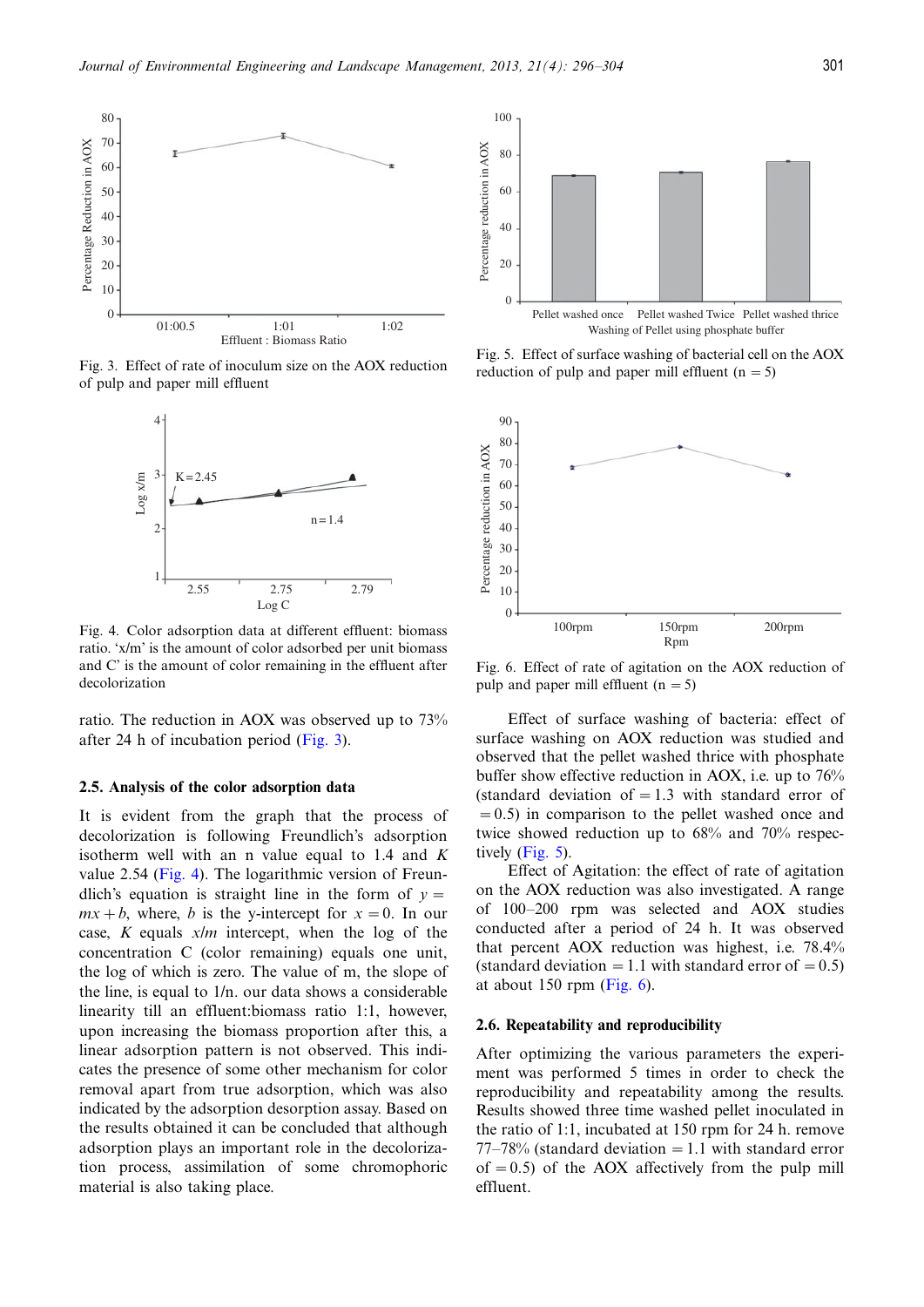### 2.7. Identification of bacterial isolates

Identification of selected bacterial strain: the isolate number 4 were identified by 16S RNA studies at DSMZ, Germany, as Pseudomonas aeruginosa strain 1.

# 3. Discussion

Color of pulp mill effluent is dark-brown and obnoxious. It is not only unaesthetic but also increases the amount of AOX in the effluent. Color of pulp mill effluent is primarily due to lignin, which is an important part of the woody raw materials utilized for paper manufacture. Physico-chemical treatments of pulp and paper wastewater were mentioned in literature but none of them is industrially applicable due to cost limitation and infeasibility of the processes. Biological treatment includes aerobic and anaerobic treatment or the combinations of both. Under aerobic conditions, reduction of AOX has been studied by Fulthorpe and Allen ([1995\)](#page-7-0) who compared three bacterial strains, Pseudomonas, Ancylobacter and Methylobacter, for their dehalogenating capabilities and reduction of AOX of bleached Kraft mill effluent from three different sources. AOX reduction was poor to negligible in the case of Ancylobacter and Pseudomonas, whereas Methylobacterium sp. exhibited some reduction in overall AOX levels of the effluents. Jaspers et al. ([1994\)](#page-7-0) reported reduction in AOX levels of E1 stage of the Kraft process by adsorption on pellets of Phanerochaetechrysosporium, under controlled incubation conditions. In anaerobic treatment, color (70%), lignin (25%), COD (42%), AOX (15%) and phenol (39%) were reduced in 15 days retention time. After this, such anaerobically treated effluent was treated in a bioreactor in presence of a fungal and bacterial strain separately. The reduction efficiency with fungal strain was color  $(95\%)$ , AOX  $(67\%)$ , lignin  $(86\%)$ , COD  $(88\%)$ , Phenol  $(63\%)$ , while with bacterial strain the reduction efficiency was: color  $(76%)$ , lignin (69%), COD (75%), AOX (82%), phenol (93%). Singh and Thakur ([2004\)](#page-8-0) studied the sequential aerobic and anaerobic treatment of pulp and paper mill effluent and found the 15% AOX 70% color, 255 lignin and 42% COD reduction. In a study by Singh and Shekhar [\(2006](#page-8-0)) sequential anaerobic and aerobic treatment of pulp and paper mill effluent was done in a two-step bioreactor. Chen *et al.*  $(2003)$  $(2003)$  $(2003)$  designed a process by combining the co-agulation, anaerobic acidification and aeration package reactor for the treatment of bleaching effluents and observed the COD, BOD, AOX reduction efficiencies of 88.1%, 81%, 98.4% respectively. By using activated granular carbon as a medium for biofilm growth and 24 h retention time in a sequencing batch biofilm reactor, AOX removal in the range of 10-100% can be achieved with selected retention time (Mohamad et al. [2008\)](#page-8-0). For further study fungi and algae was used for the treatment of the effluent. The effluent toxicity also reduced considerably. MyCoR process, where fungus has been used in the form of fixed film reactor that converts 70% of organic chlorides into inorganic chlorides in 48 h with 50% reduction in BOD and COD (Savant et al. [2006](#page-8-0)). The 67% of AOX reduction and 97% of color reduction has been achieved by using fungus Penicilliumcamemberti in a hemp based pulp and paper mill bleachery effluent (Taseli [2008\)](#page-8-0). Mixed algal culture was used by Esra et al. [\(2002](#page-7-0)) and Tarlan et al. ([2002\)](#page-8-0) for AOX and color removal. The efficiency of algal culture for AOX and color removal was up to 70%, 80% respectively. Saravanan and Sreekrishnan ([2005\)](#page-8-0) studied a combination of chemical and biological process for treatment of bleached kraft pulp mill effluent. The efficiency of this combined process for AOX removal was 81%.

The present work involved the study in reduction of adsorbable organic halides of pulp and paper mill sector India. Isolation of naturally occurring bacterial stains and their utilization for the treatment of wastewaters emanating from such industrial units was the main focus of this work. Bacteria were isolated from different sources in the vicinity of a paper mill. The sources included activated sludge and old soil samples, which had been accumulating over a number of years. Over 9 pure bacterial isolates were isolated during this exercise, using selective enrichments and subculturing. After extensive screening of bacterial isolates, one of the bacteria, Pseudomonas aeruginosa str.1 was able to reduce the approximately 65% within a period of 24 h. Various parameters were optimized like effluent: biomass ratio which results in increase in reduction of AOX up to 73% when pellet was inoculated in the ratio of 1:1 (effluent:biomass). On the other hand the surface cell washing was studied which showed that washing the pellet thoroughly will be helpful in removing the extra media attached on the surface of bacteria. Results showed pellet washed thrice will helpful in reducing the AOX further to 76%. At last different speed for shaking the flasks were studied and the flask incubated at 150 rpm shows the maximum reduction of 78.4%. Laterally the repeatability experiment was performed in which the three time washed pellet was inoculated in the ratio of 1:1 incubated at 150 rpm for 24 hrs was results in 79% of AOX removal from pulp mill effluent.

### Conclusion

The results show that autochthonous bacteria isolated from the site of pulp and paper industry have the ability to remove the AOX efficiently. The AOX reduction was significantly affected by various parameters including the amount of inoculum size, rate of agitation and surface cell washing. The 78% (standard deviation = 1.1 with standard error of = 0.5) of AOX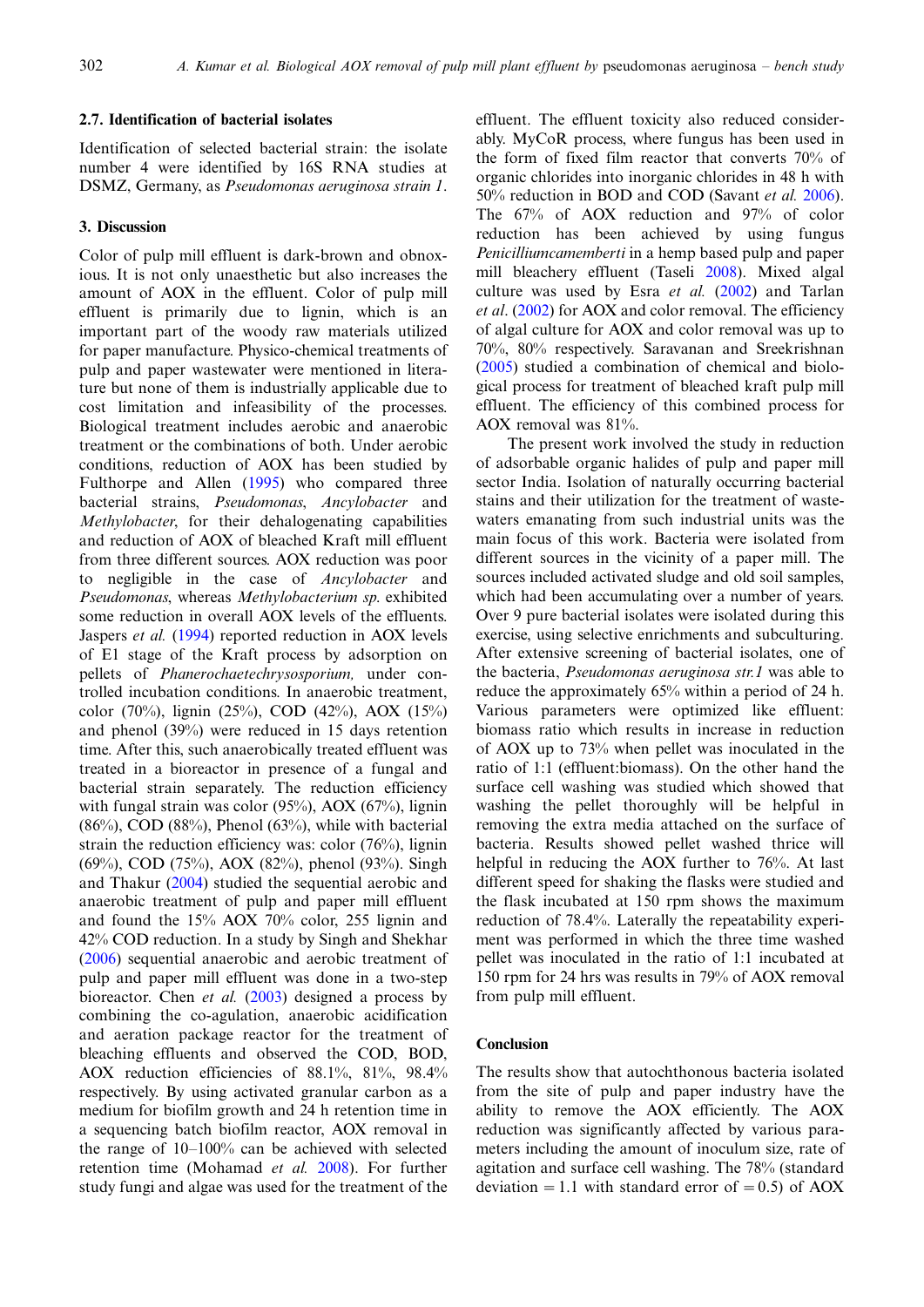<span id="page-7-0"></span>was removed when the pellet was washed thrice and inoculated in 1:1 ratio and incubated at 150 rpm for 24 h.

### Acknowledgements

The authors acknowledge the financial help provided by the Department of Biotechnology, Government of India. The authors also acknowledge Mr D. P. Chandrana and Mr R. L. Lakhotia of Century pulp and paper mill, LalKuan, Uttaranchal for extending their cooperation for providing wastewater samples, whenever required and the generous hospitality offered to us upon each visit.

### **References**

- Amr, A. E.-.; Hassan, E. A.-E.; Elsayed, E.; Hafez. 2008. Molecular characterization of two native egyptian ligninolytic bacterial strains, J. Appl. Sci. Res. 4(10): 1291- 1296.
- Basak, K.; Taseli, C. F.; Gökcay, H. T. 2004. Upflow column reactor design for dechlorination of chlorinated pulping wastes by Penicillium camemberti, J. Environ. Manage. 72: 175-179. <http://dx.doi.org/10.1016/j.jenvman.2004.04.008>
- Catalkaya, E. C.; Kargi, F. 2007. Color, TOC and AOX removals from pulp mill effluent by advanced oxidation processes: a comparative study, J. Hazard. Mater. B. 139: 244-253. <http://dx.doi.org/10.1016/j.jhazmat.2006.06.023>
- Catalkaya, E. C.; Kargi, F. 2008. Advanced oxidation treatment of pulp mill effluent for TOC and toxicity removals, J. Environ. Manage. 87: 396-404. <http://dx.doi.org/10.1016/j.jenvman.2007.01.016>
- Central pollution control board (CPCB) 2007. Development of standards of AOX for small scale Pulp and Paper Mill, 1-41.
- Chen, Y.; Zhan, H.; Chen, Z.; Fu, S. 2003. Study on the treatment of the sulfide pulp CEH bleaching effluents with the coagulation—anaerobic acidification—aeration package reactor, Wat. Res. 37(9): 2106-2112. [http://dx.doi.org/10.1016/S0043-1354\(02\)00599-7](http://dx.doi.org/10.1016/S0043-1354(02)00599-7)
- Clifford, R. L.; Noemí, M. S. 2010. Biological and abiotic color reduction of paper mill effluents during anaerobic composting, J. Environ. Eng. 136(7):701-708. [http://dx.doi.org/10.1061/\(ASCE\)EE.1943-7870.0000204](http://dx.doi.org/10.1061/(ASCE)EE.1943-7870.0000204)
- Daneshvar, N.; Salari, D.; Khataee, A. R. 2004. Photocatalytic degradation of azo dye acid red 14 in water on ZnO as an alternative catalyst to TiO2, J. Photochem. Photobiol. A. Chem. 162: 317-322. [http://dx.doi.org/10.1016/S1010-6030\(03\)00378-2](http://dx.doi.org/10.1016/S1010-6030(03)00378-2)
- Deshmukh, N. S.; Lapsiya, K. L.; Savant, D. V.; Chiplonkar, S. A.; Yeole, T. Y.; Dhakephalkar, P. K.; Ranade, D. R. 2009. Upflow anaerobic filter for the degradation of adsorbable organic halides (AOX) from bleach composite wastewater of pulp and paper industry, Chemosphere 75: 1179-1185. <http://dx.doi.org/10.1016/j.chemosphere.2009.02.042>
- Dojčinović, B. P.; Roglić, G. M.; Obradović, B. M.; Kuraica, M. M.; Tosti, T. B.; Marković, M. D.; Manojlović, D. D. 2012. Decolorization of Reactive Black

5 using a dielectric barrier discharge in the presence of inorganic salts, J. Serb. Chem. Soc. 77(4): 535-548. <http://dx.doi.org/10.2298/JSC110629179D>

- Esra, T.; Filiz, B. D.; Ulku, Y. 2002. Effectiveness of algae in the treatment of a wood-based pulp and paper industry wastewater, Bioresour. Technol. 84: 1-5. [http://dx.doi.org/10.1016/S0960-8524\(02\)00029-9](http://dx.doi.org/10.1016/S0960-8524(02)00029-9)
- Freire, C. S. R.; Silvestre, A. J. D.; Neto, C. P. 2003. Carbohydrate derived chlorinated compounds in ECF bleaching of hardwood pulps: formation, degradation and contribution to AOX in a bleached Kraft pulp mill, Environ. Sci. Technol. 37: 811-814. <http://dx.doi.org/10.1021/es0200847>
- Fulthorpe, R. R.; Allen, D. G. 1995. A comparison of organochlorine removal from bleached Kraft pulp and paper-mill effluents by dehalogenating Pseudomonas, Ancylobacter and Methylobacterium strains, Appl. Microbiol. Biotechnol. 42(5): 782-789.
- Futagami, T.; Goto, M.; Furukawa, K. 2008. Biochemical and genetic bases of dehalorespiration, Chem. Rec. 8: 1-12. <http://dx.doi.org/10.1002/tcr.20134>
- Hassan, M. M.; Hawkyard, C. J. 2002. Decolourisation of aqueous dyes by sequential oxidation treatment with ozone and Fenton's reagent, J. Chem. Tech. Biot. 77(7): 834-841. <http://dx.doi.org/10.1002/jctb.641>
- Helmy, S. M.; El Rafie, S.; Ghaly, M. Y. 2003. Bioremediation post-photo-oxidation and coagulation for black liquor effluent treatment, *Desalination* 158(1–3): 331–339. [http://dx.doi.org/10.1016/S0011-9164\(03\)00472-7](http://dx.doi.org/10.1016/S0011-9164(03)00472-7)
- Jaspers, C. J.; Jimenez, G.; Penninckx, M. J. 1994. Evidence for a role of manganese peroxidase in the decolorization of Kraft pulp bleach plant effluent by Phanerochaete chrysosporium: effects of initial culture conditions on enzyme production, *J. Biotechnol*. 37: 229–234. [http://dx.doi.org/10.1016/0168-1656\(94\)90130-9](http://dx.doi.org/10.1016/0168-1656(94)90130-9)
- Johnson, M.; Zaretskaya, I.; Raytselis, Y.; Merezhuk, Y.; McGinnis, S.; Madden, T. L. 2008. NCBI BLAST: a better web interface, Nucleic Acids Res. 36: 5–9. <http://dx.doi.org/10.1093/nar/gkn201>
- Kansal, S. K.; Singh, M.; Sud, D. 2008. Effluent quality at kraft/soda agro-based paper mills and its treatment using a heterogeneous photocatalytic system, Desalination 228(1-3): 183-190.
	- <http://dx.doi.org/10.1016/j.desal.2007.10.007>
- Karrasch, B.; Parra, O.; Cid, H.; Mehrens, M.; Pacheco, P.; Urrutia, R.; Valdovinos, C.; Zaror, C. 2006. Effects of pulp and paper mill effuents on the microplankton and microbial self-purification capabilities of the Biobio River, Chile, Sci. Total Environ. 359: 194-208. <http://dx.doi.org/10.1016/j.scitotenv.2005.03.029>
- Kim, J.-H.; Oh, K.-K.; Lee, S.-T.; Kim, S.-W.; Hong, S.-I. 2002. Biodegradation of phenol and chlorophenols with defined mixed culture in shake-flasks and a packed bed reactor, Process. Biochem. 37(12): 1367-1373. [http://dx.doi.org/10.1016/S0032-9592\(02\)00007-9](http://dx.doi.org/10.1016/S0032-9592(02)00007-9)
- Li, X. M.; Li, Y. T.; Li, F. B. 2009. Interactively interfacial reaction of iron-reducing bacterium and goethite for reductive dechlorination of chlorinated organic compounds, Chinese. Sci. Bull. 54: 2800-2804. <http://dx.doi.org/10.1007/s11434-009-0475-x>